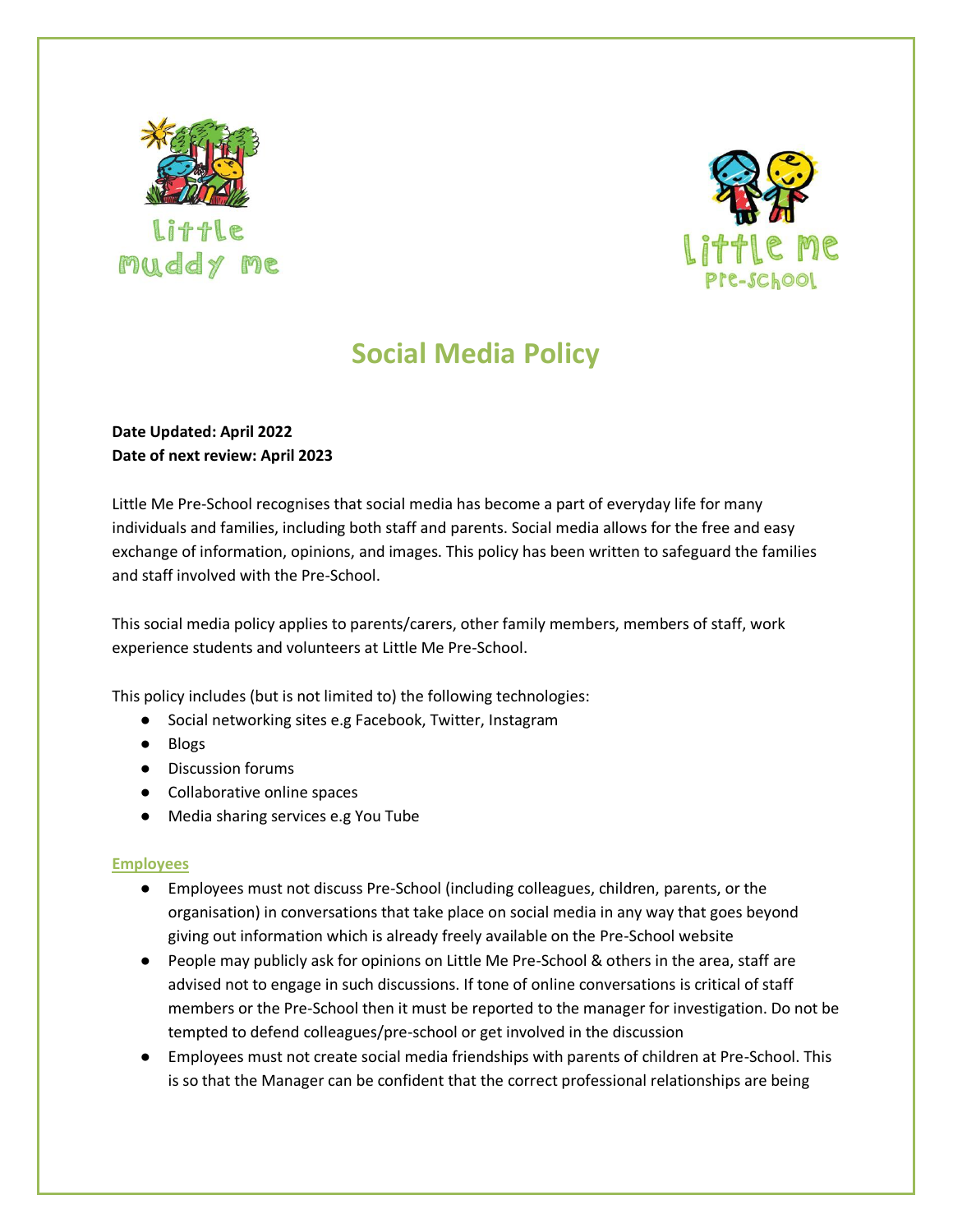maintained between staff and parents. Exceptions are made for preexisting relationships before a child starts

● Employees must not place any images of preschool children onto social media

## **Volunteers/Work Experience Students**

- Volunteers/work experience students may not have the same understanding/training of Safeguarding
- Some Guidelines:
	- Remember that nothing you put onto social media can be considered fully private, no matter how strong your privacy settings are
	- Do not discuss Pre-School in any way on social media
	- Do not attempt to establish any relationships with parents/carers of children at Pre-School on social media during your volunteering/work experience. Exceptions are made for preexisting relationships
	- Do not take any photographs of Pre-school children on your own phone. If you are asked to take photographs of children, then they must only be taken using devices belonging to pre-school

#### **Parents/Carers**

- We would like to request that parents/carers and their families adhere to some safeguarding guidelines:
	- Remember that nothing you put onto social media can be considered fully private, no matter how strong your privacy settings are
	- Please do not reveal the names of other children and their parents/carers who attend Pre-school, or anything else that could reveal their identities
	- If you have any negative opinions or concerns about any aspect of how Pre-school is run, do not discuss it on social media. Such concerns should always be reported to the Manager so that they can be investigated, discussed, and resolved formally
	- If any opinions are discussed on social media which result in any detrimental effect on Preschool, its employees, its children, or its parents/carers, then Pre-school will follow formal proceedings to investigate
	- Do not create any social media friendships with staff/volunteers at Pre-school this is so that the Manager can be confident that the correct professional relationships are being maintained between staff and parents. Pre-school will make an exception to this rule if a parent has an existing relationship with an employee/volunteer before your child starts at Pre-school. This rule no longer applies once your child has left Pre-school
	- If you become aware of any conversation taking place on social media about Little Me Pre-school and the tone of that conversation is critical of individual staff members or of the organisation, then it must be reported to the Manager for investigation
	- Photographs they take at Pre-school's special events are for personal use only and should not be put onto any social media channel if they feature any children other than your own child